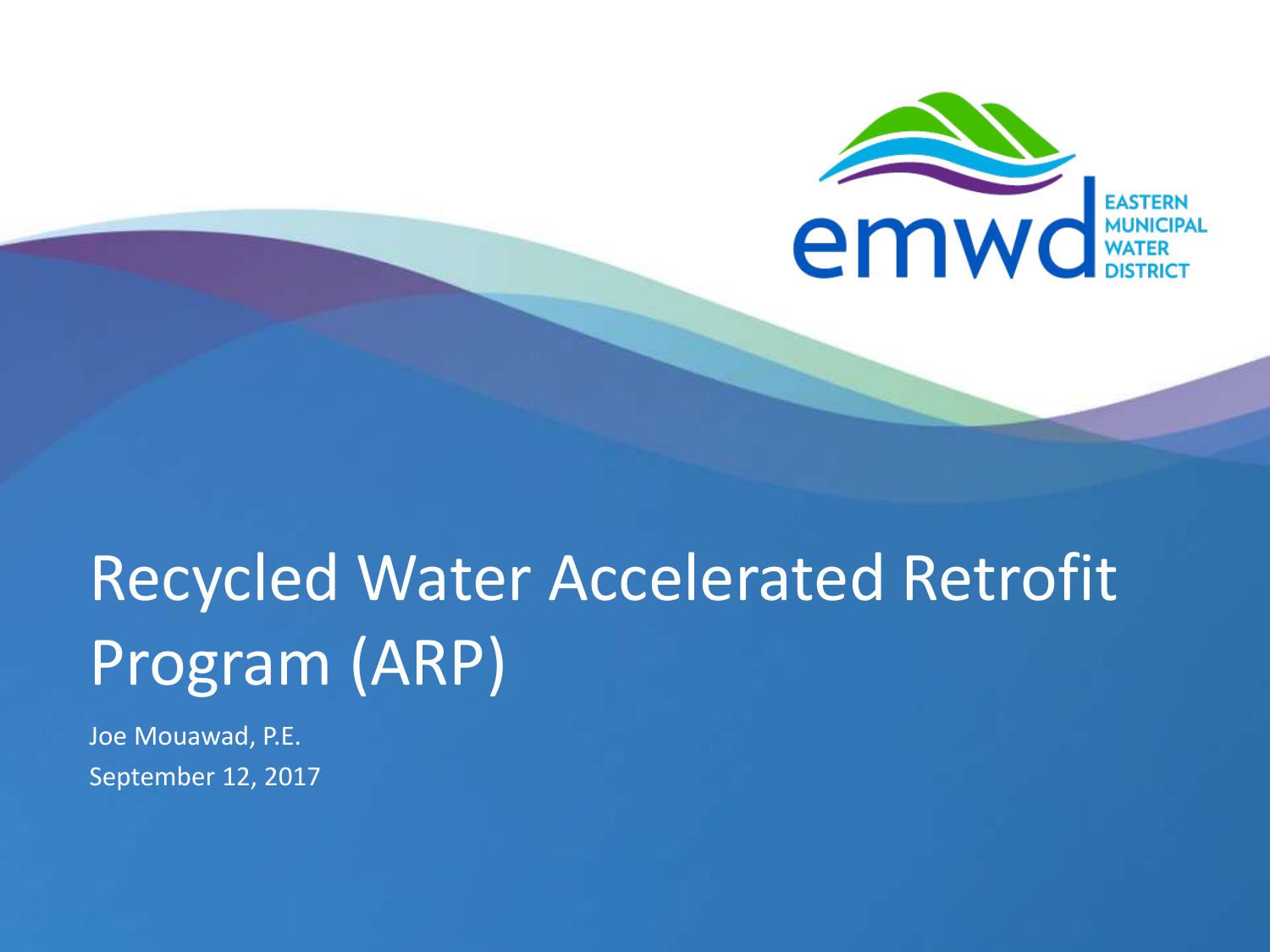#### EMWD Overview

- Established in 1950
- 555 square-mile service area
- Service area population of 804,000
- Serving seven cities and unincorporated areas
- High-growth, arid area
- Unique agency, serving:
	- Water/Wastewater/Recycled
	- Wholesale and retail
- Sixth-largest water agency in California



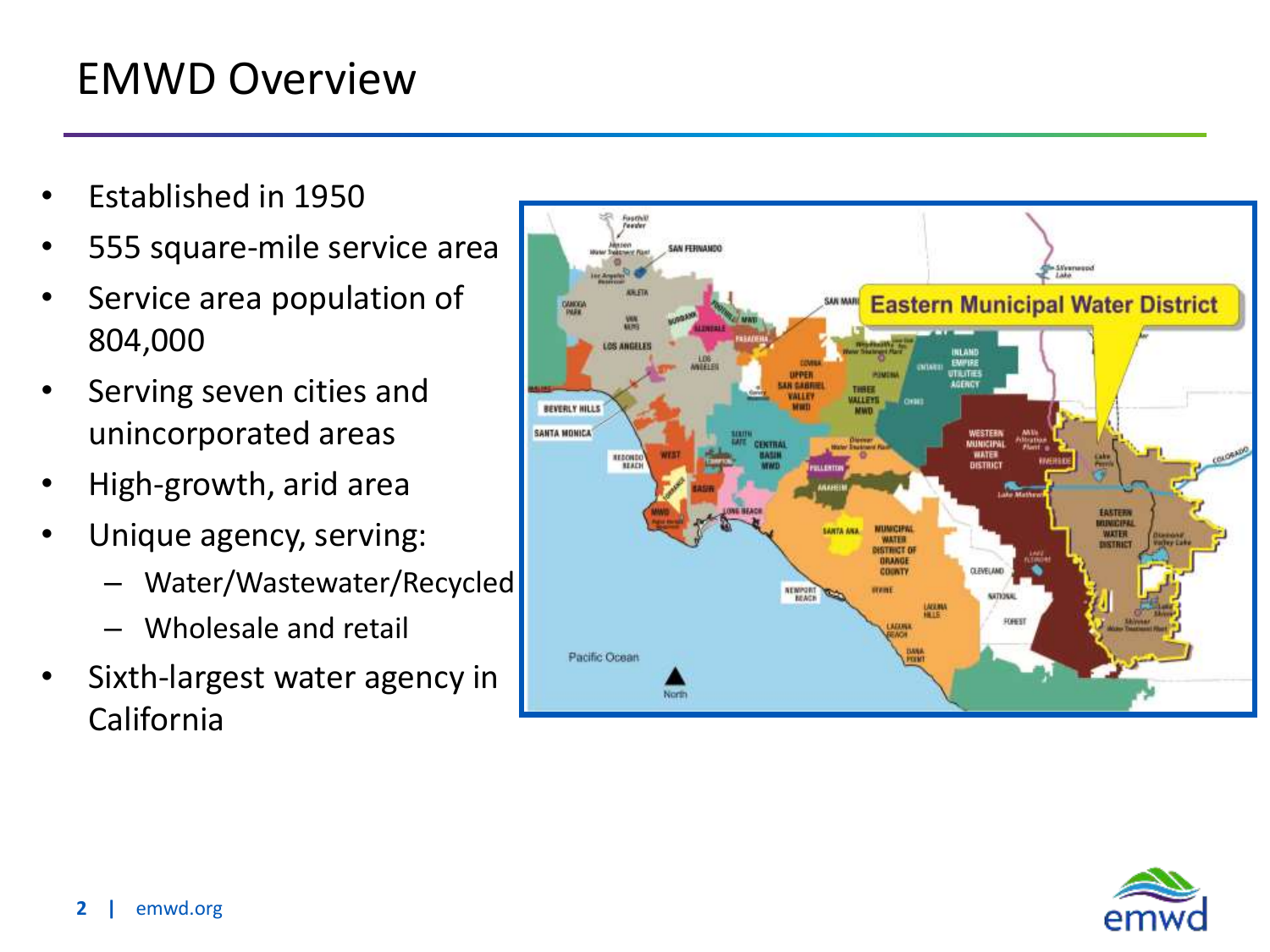#### EMWD's Water Supply Portfolio

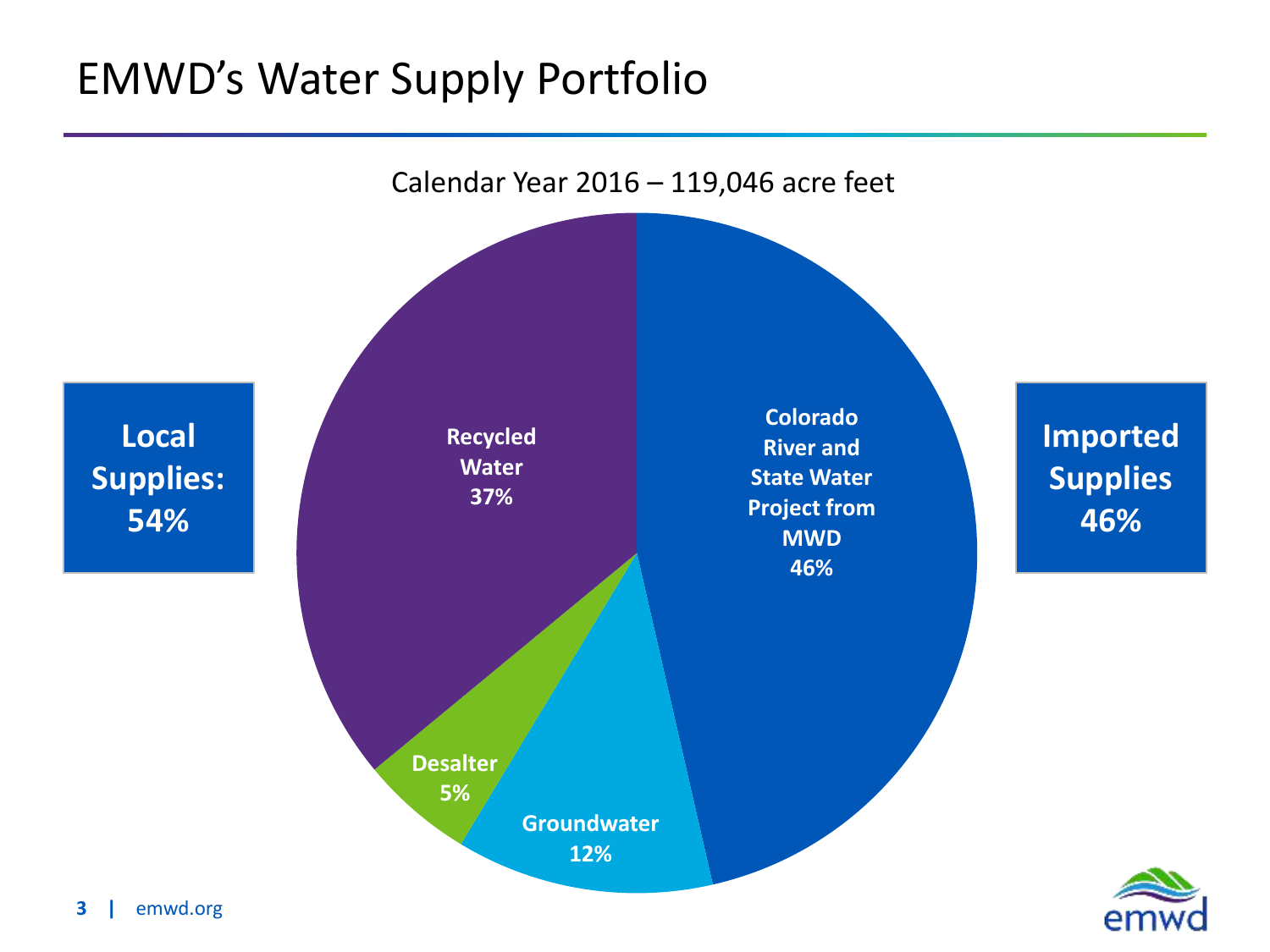## Recycled Water Infrastructure - Drought-proof Sustainable Supply

- Program started in 1960's:
	- Four tertiary treatment plants averaging 42 MGD of recycled water
	- Agricultural irrigation (10,800 acres)
	- Sport fields, golf courses, parks, schools, medians, recreational
	- Industrial (regional power plant, manufacturing)
- More than 7,010 AF of seasonal storage reservoir capacity
	- 900 AF additional storage brought on-line in 2017
- \$188 million in total capital investments



**Inland Empire Energy Center**

**Currently** 100% of wastewater is recycled for beneficial use



Recycled water system integrated



More than 35,000 AF sold in FY 16/17

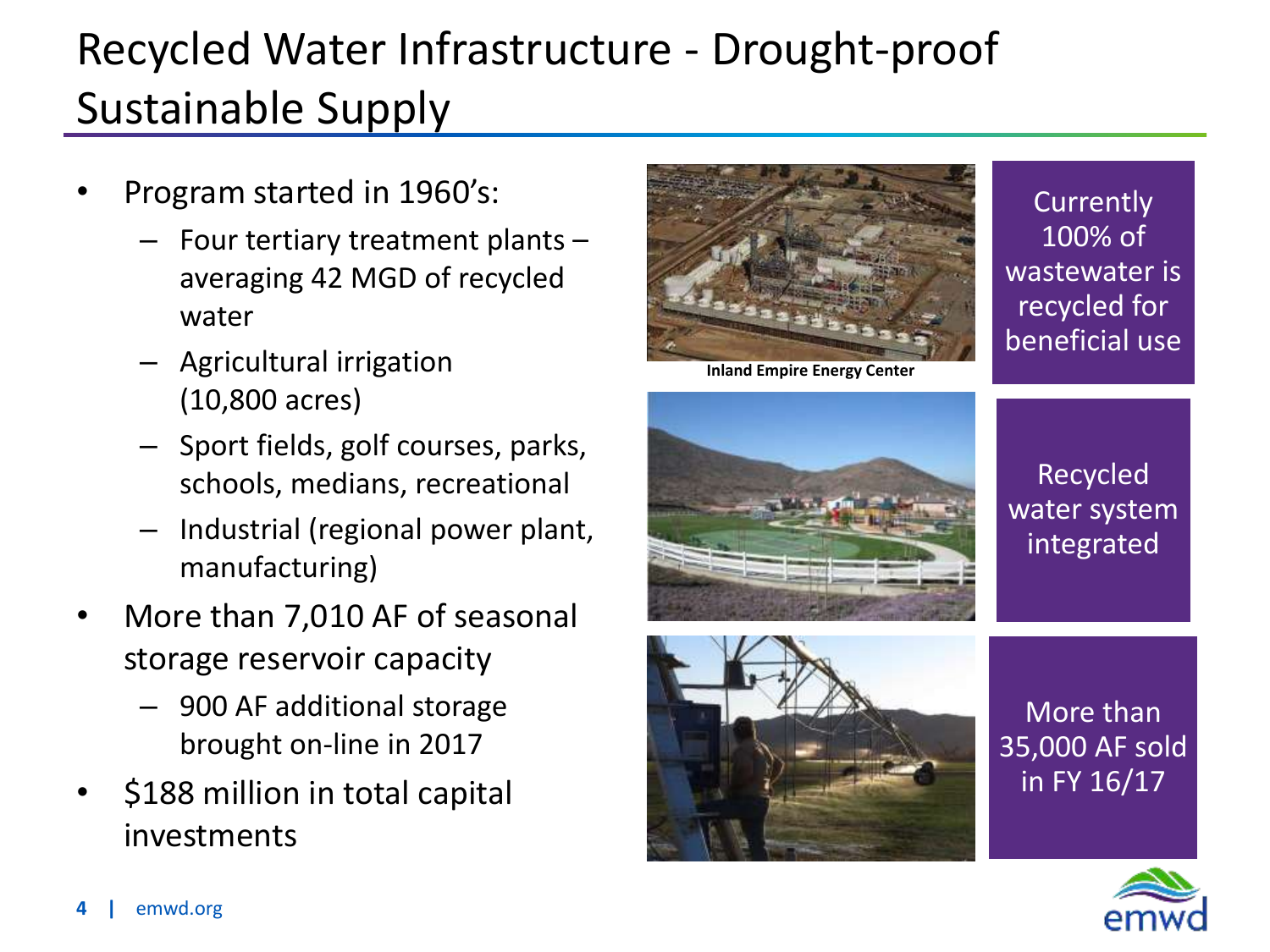### Recycled Water Accelerated Retrofit Program (ARP)

- Utilized SWRCB funded retrofit planning study
- Developed funding plan and Program processes
- Board approved and authorized \$2.2M in August 2015
- Program implementation costs recovered via recycled water rate
- 20 retrofit sites initially targeted

#### Accelerated Retrofit Program Information

Eastern Municipal Water Oldrich, (EMWD) Recyclind Water Access west Retrofit Program offers significant incentives to qui applicants within EMWD's boundaries who wish to retrofit their irrigation systems for recycled water use Background

EMWD's Mandatory and Related Recycle ter Use Rules and Regulations ma that landscape aystems within EMMD that water for non-dom are must be retrofited in order to us ecycled water as soon as it is available homeowners associations, public spencies with parks and/or school landscape systems, and other major water users have<br>notcated that the cost of retrofiting is a considerable hindrance to their ability to us

Purpose of Accelerated Retrofit Program The program will provide support services and funding for EMWD water custs wtroffi landszaping and irrigation systems use recycled water. The program use sources in a beneficial manne because it encourages conservation through recycled water use. Retroft Ing potatte water landscape systems t led water is a very effective way o





**Program Details** District may provide support services

- including permitting and technical design at no cost to the customer District may provide recycled water met
- connections at no cost to the customer District will provide funding of actual costs up to \$5,000 per acre foot, per year of potable water saage (based an average of the last three years of potable water consumption) to cove costs associated with retrofitting orisis
- andscape and intgation systems. Lipon completion, Customer will receive a reduced rate of 75% of their current<br>potable water rate. After it years, rate will nevert to the then applicable recycled water rate

tenized invoices and supporting documentation must be submitted prior writ of funding



To be eligible, an applicant must:

1. Agree to undergo a site asses

operation and investigat

agreement.

ermine project feasibility

Provide design input and approv

5. Agree to on-site inspection, testing

Sign a notice of intent form and agree to

meet established deadlines outlined in

Agree to provide in kind staff support for

she surveys including irrigation system

mit a Recycled Water Retrofit Not of intent form to: John Wuerth

Recycled Water Program Analyst Eastern Municipal Water District 2270 Trumble Road, Perris, CA 92570

EMWD reserves the right to review and assess any and all applicants' trofitting needs and plans to assess water savings potential before issuing<br>funds through the EMMD Recycled Water Accelerated Retrofit Program.





#### **Early coordination with MWD to utilize the Onsite Retrofit Pilot Program (ORP)**

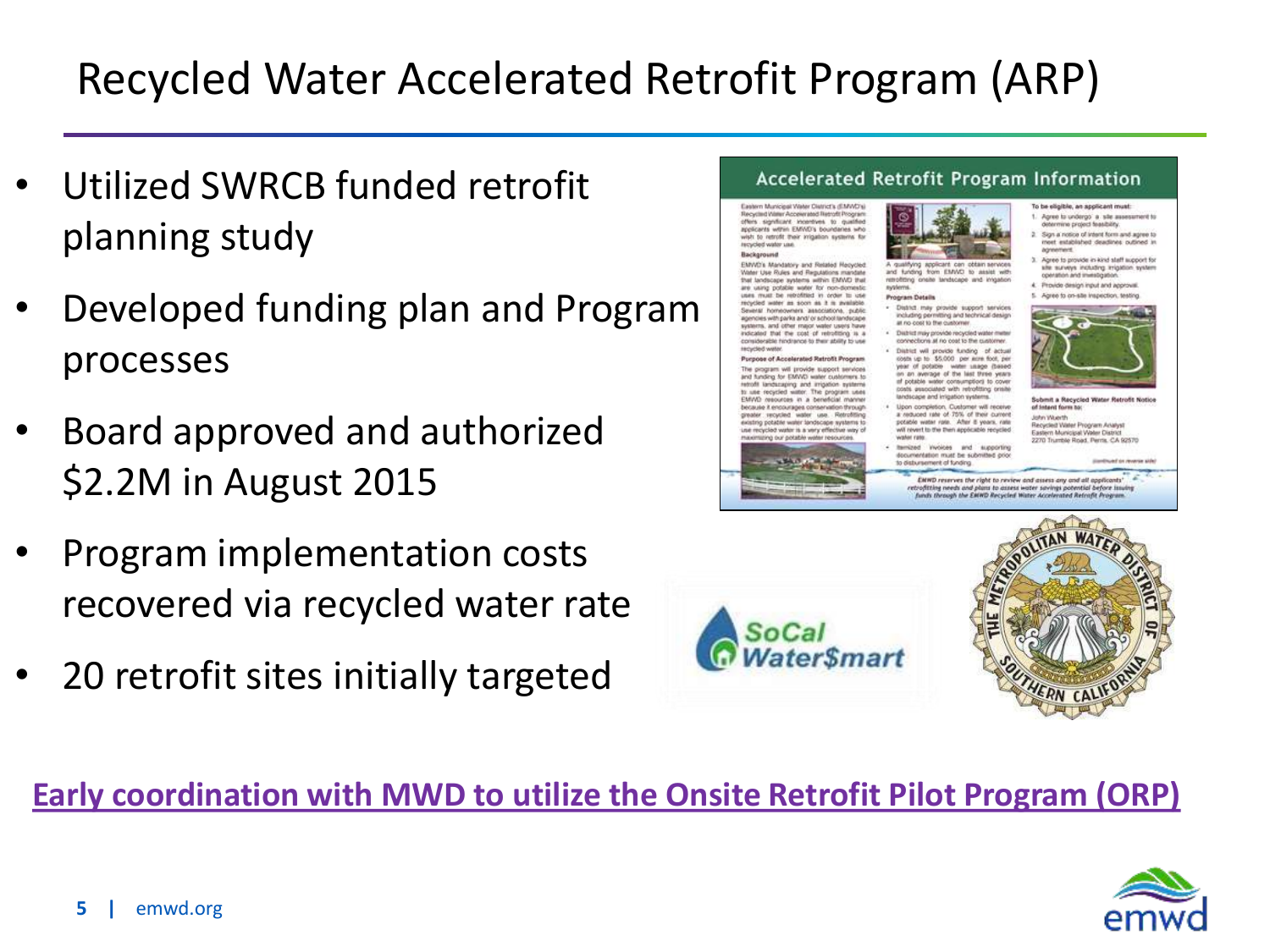#### ARP Program Elements

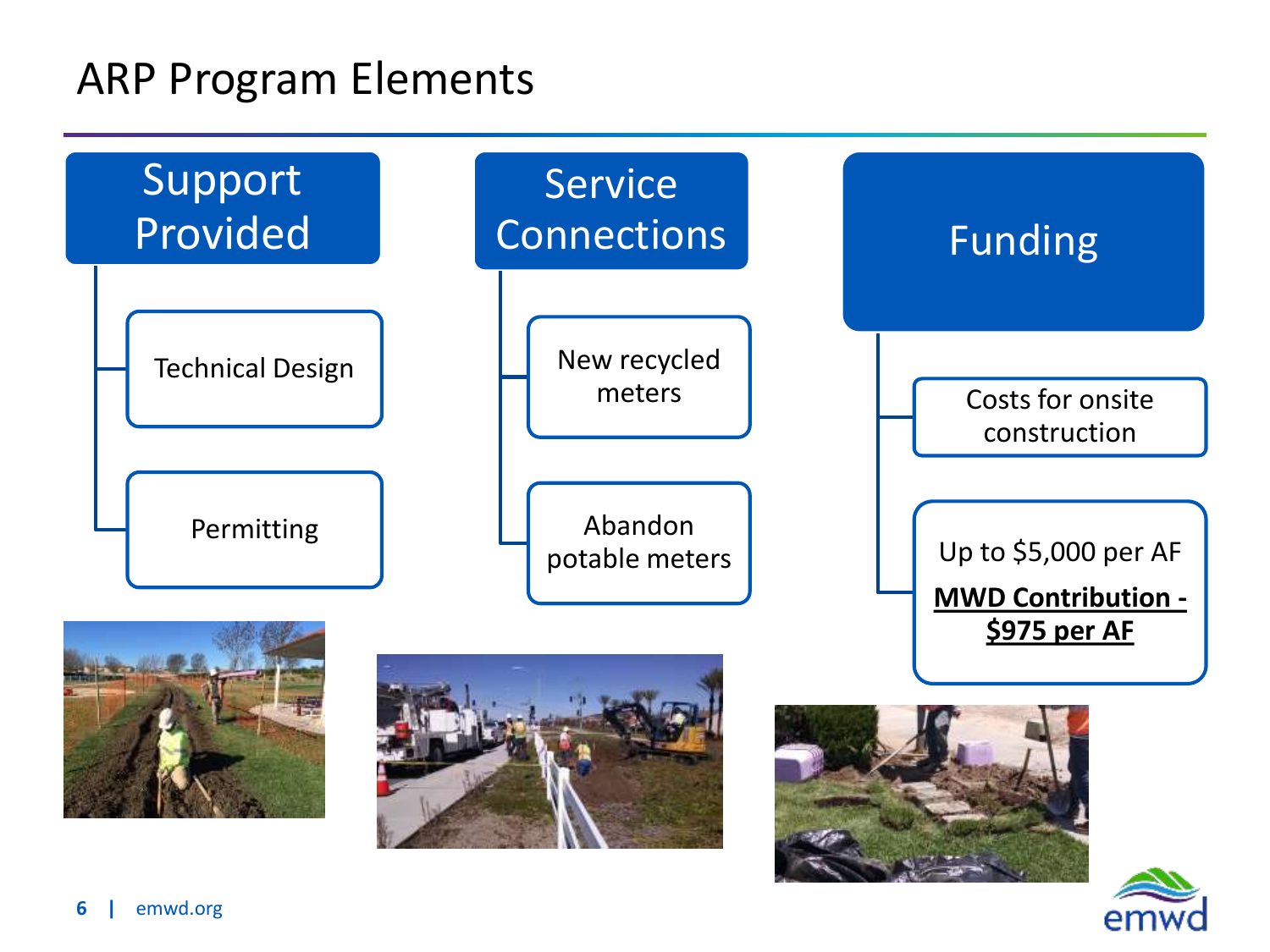### Program Partners

- **Customers** 
	- Site survey / design
	- Manage construction
	- Invoice submittals
- EMWD staff
	- Program management
	- New services construction
	- Permit submittals
- EMWD consultants
	- Coordination with DDW
	- Site survey / design
- Metropolitan Water District
	- Onsite Retrofit Program funding





















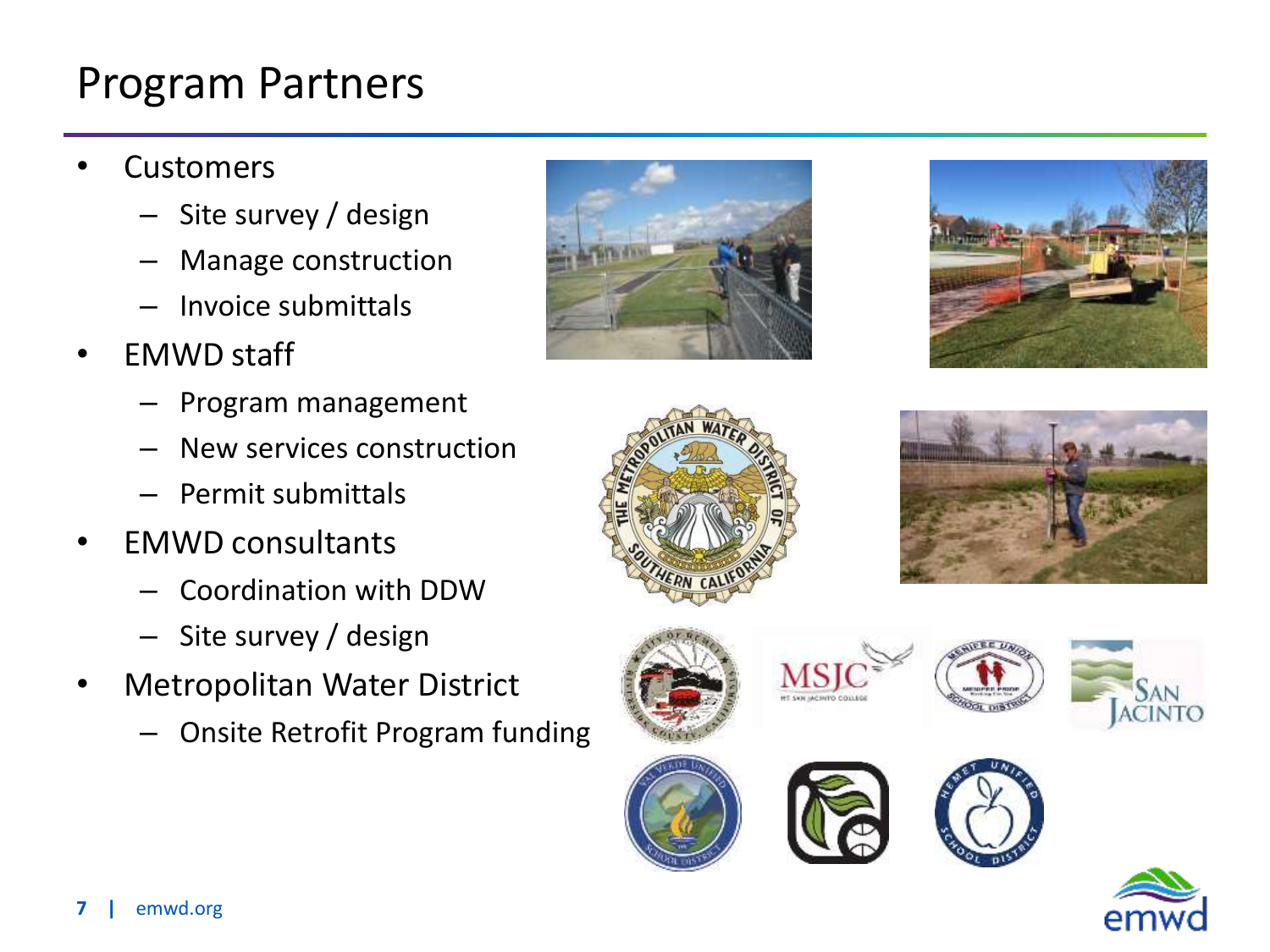#### ARP Summary

- 469 AF/y retrofitted 24 Sites
- Enhanced customer relationships
- Streamlined business processes
- Maintained recreational areas
- Received \$442,279 from MWD ORP























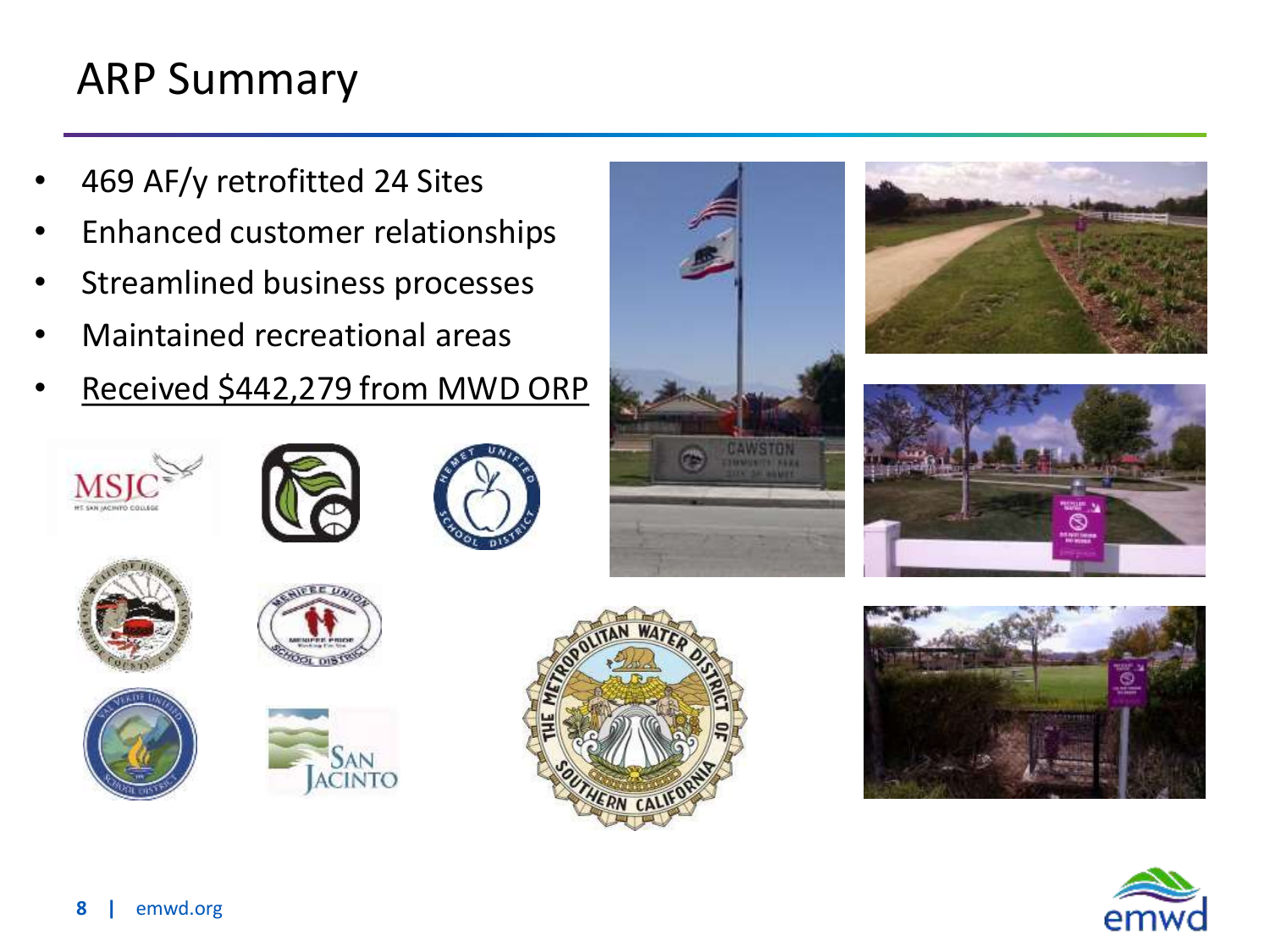#### Program Benefits

- Customer:
	- No up-front cost
	- Immediate cost savings
	- Able to maintain functional turf areas
- EMWD / MWD Partnership
	- Project and financial support utilized to meet challenges imposed by drought















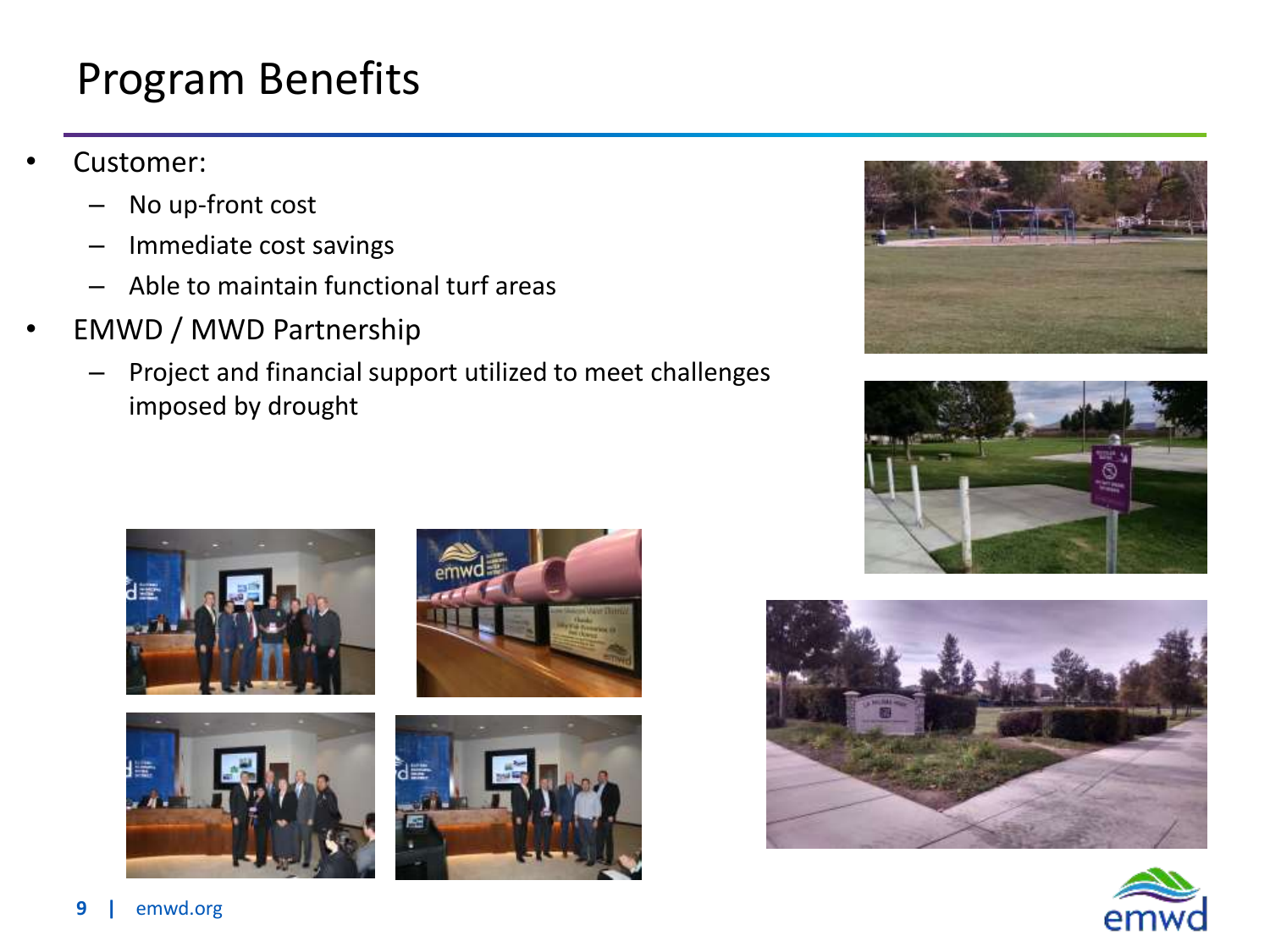#### What's Next? – ARP Phase II

#### **Objectives**

- Continue successes from Phase I
- Secure continued MWD financial support
- Expand to more District customers
- Replace non-functional turf
- Incorporate lessons learned from Phase I

#### **Phase II Elements**

- 22 Additional projects identified
- Potential 458 AF potable water offset
- \$2.5M Budget
- \$445,550 potential funding from MWD